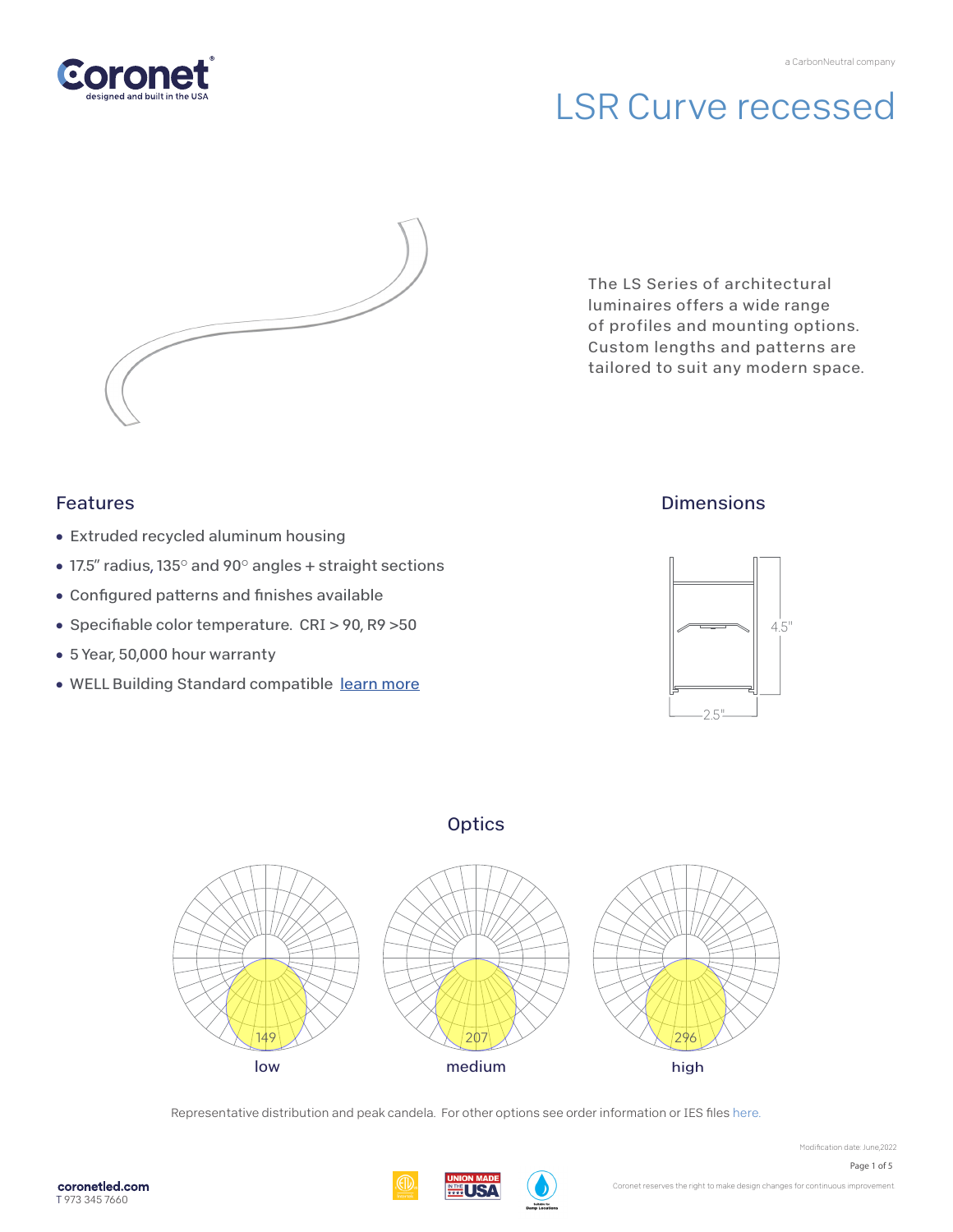

# LSR Curve recessed

#### Ordering Information



 LSR CURVE - 90° - 30K - MED - UNV - DB - W - NT - FL - ACM - NA Example:

| <b>Fixture ID</b><br>$\mathbf{1}$                                                                                    | $\overline{2}$<br><b>Size</b>                                                    | Configuration<br>$\mathbf{3}$                                                                                                                                                                                                                                                                                                                                                                                                                                      | <b>Color Temperature</b><br>$\overline{\mathbf{4}}$                                                                                                                                                                                                           |
|----------------------------------------------------------------------------------------------------------------------|----------------------------------------------------------------------------------|--------------------------------------------------------------------------------------------------------------------------------------------------------------------------------------------------------------------------------------------------------------------------------------------------------------------------------------------------------------------------------------------------------------------------------------------------------------------|---------------------------------------------------------------------------------------------------------------------------------------------------------------------------------------------------------------------------------------------------------------|
| <b>LSR CURVE</b>                                                                                                     | 90°<br>135°<br>χ°<br>Custom Angles <sup>1</sup><br><sup>1</sup> Consult factory. | *Drawing required; consult factory. Refer to page 5.                                                                                                                                                                                                                                                                                                                                                                                                               | 27<br>2700K/90 CRI<br>3000K/90 CRI<br>30<br>35<br>3500K/90 CRI<br>40<br>4000K/90 CRI                                                                                                                                                                          |
| 5<br>Output                                                                                                          | $\boldsymbol{6}$<br>Voltage                                                      | $\overline{7}$<br><b>Driver</b>                                                                                                                                                                                                                                                                                                                                                                                                                                    | 8<br><b>Finish</b>                                                                                                                                                                                                                                            |
| LOW<br>Low output<br>MED<br>Medium output<br><b>HIGH</b><br>High output<br><b>CUST</b><br>Custom output <sup>1</sup> | Universal (120/277V)<br>UNV<br>347V<br>347V                                      | <b>DB</b><br>Standard 0-10V1%<br><b>DB.1%</b><br>$0-10V$ $01%$<br>ELV <sup>2</sup><br>Reverse Phase 1% (120V only)<br>Forward phase (120V only)<br>TRI <sup>2</sup><br>Lutron Digital EcoSystem<br>LDE1<br>DALI-2 Driver<br><b>DALI</b><br>PoE<br>Power over Ethernet.<br>DMX <sup>1</sup><br><b>DMX512</b><br><sup>1</sup> Set to default address 001. RDM capable. Contact us for other<br>addressing needs.<br><sup>2</sup> For compatible dimmers, click here. | White<br>W<br><b>BLK</b><br>Black<br>CC <sup>1</sup><br>Custom Color<br>CWF <sup>1</sup><br>Custom Wood Finish<br><sup>1</sup> Custom Color. See finish options here.<br>White SJ cord and canopy provided; for other requests, see<br>section 12 to specify. |
| <sup>1</sup> consult factory<br>$\overline{9}$<br><b>Mounting</b>                                                    | Must use DB Driver<br><b>Optics</b><br>10                                        | 11<br><b>Sensors and Controls</b>                                                                                                                                                                                                                                                                                                                                                                                                                                  | 12<br><b>Circuit</b>                                                                                                                                                                                                                                          |
| Mud-in Flange<br>NT                                                                                                  | Flat Diffuser<br>FL.                                                             | <b>NA</b><br>None<br><b>ACM</b><br>Acuity nLight Module Only<br>Casambi Module<br><b>CCS</b><br>Consult factory for other options.                                                                                                                                                                                                                                                                                                                                 | <b>NA</b><br>None<br><b>Emergency Pack</b><br><b>EM120V</b><br>Emergency Pack<br><b>EM277V</b><br>Emergency Circuit<br><b>EMCKT</b><br>Daylight Circuit<br><b>DAYCKT</b>                                                                                      |

#### **Performance**

| Output (uplight) <sup>1</sup> |    | Watts/ft Lumens/ft |
|-------------------------------|----|--------------------|
| Low                           | 5  | 355                |
| Medium                        |    | 475                |
| High                          | 1Λ | 641                |

Based on a typically configured 90 CRI, 3500K luminaire using one driver.<sup>2</sup>

1 Custom outputs available. Please consult factory. 2 For 4000k, multiply by 1.05; for 3000k, 0.96; for 2700k, 0.92.

Technical Information



click [here or](https://coronetled.com/warranty-technical-info/) scan QR code

Wiring diagrams, PoE and sensor details

Modification date: June, 2022



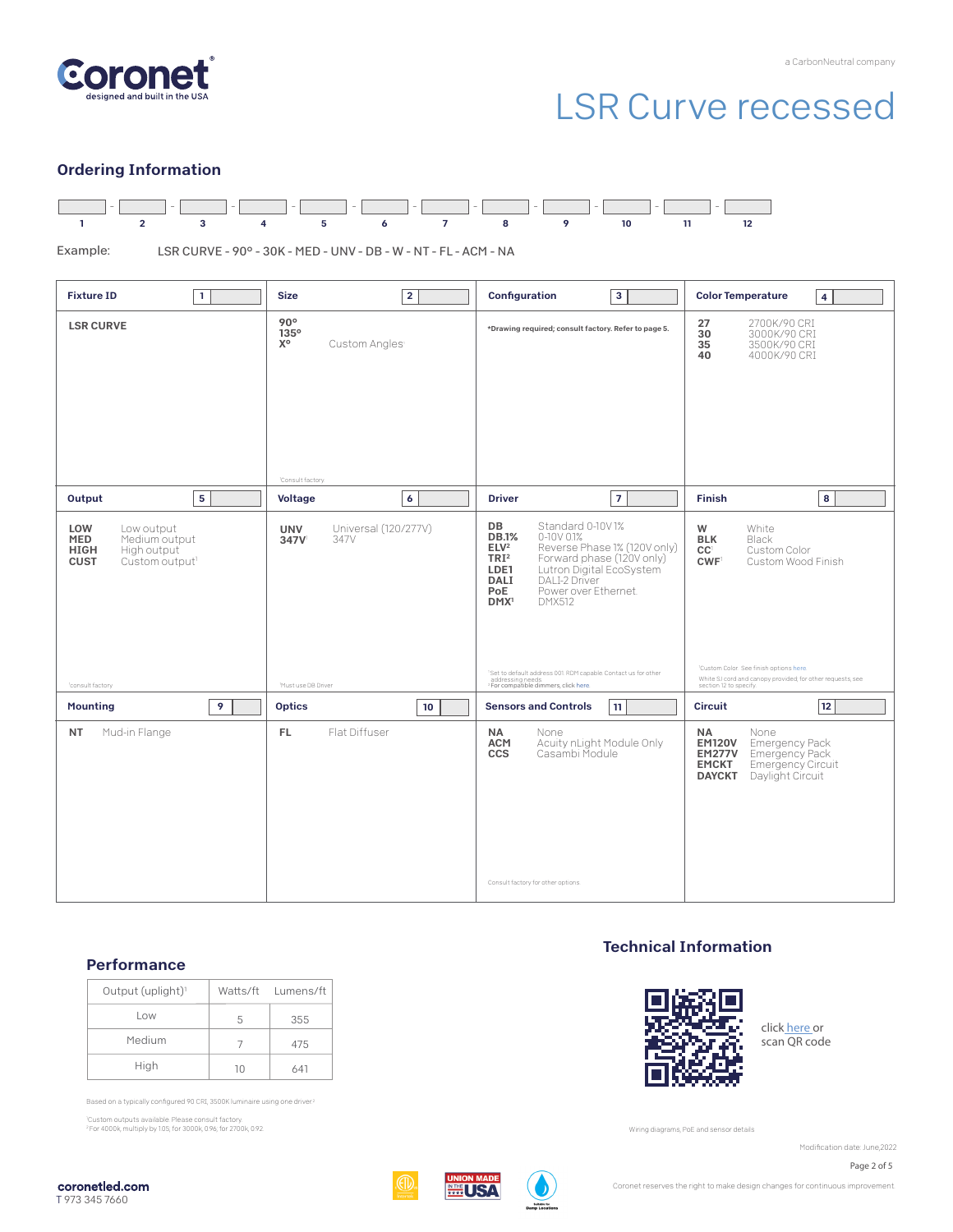

#### Drivers & Electrical

Integral drivers1 with 0-10V Dimming standard. Several other driver options available; see ordering information.

1All DMX drivers are provided in remote enclosures.

#### Sensors & Controls

Sensors are installed on an aluminum plate adjacent to the luminaire lens1. Coronet remains agnostic in our approach to sensors and control systems; our fixtures are compatible with most systems offered.

1Not applicable to indirect only models. Consult factory.

#### Emergency Back-Up

For fixtures three-feet or longer, a 4W integral emergency driver may be wired to 4ft sections. 7W, 10W, and 12W drivers are also available (not all integral; consult factory). Emergency circuits for use with building generators are also available.

#### PoE (Power over Ethernet)

Compatible with virtually all PoE systems including Molex Coresync, Igor, Smartengine, Platformatics, and NuLED SPICEbox. Consult Factory for systems not listed. See here for more info.

#### Finishes

All luminaires are finished in high quality polyester powder coating. Our standard color is white. Any RAL color may be specified.

#### Weight

3 lbs per foot

## LSR Curve recessed

#### **Optics**

Extruded satin acrylic lenses provide excellent diffusion, high transmission, and no LED imaging.

#### Construction

Housings are extruded premium, recycled aluminum. Individual fixtures are available up to 12' long and may be specified as nominal or precision lengths. Precision lengths are supplied within 1/8" tolerance.

#### Joined Runs

Runs of any length may be specified and are comprised of multiple, factory-engineered, joined sections. Individually specified luminaires are not field joinable.



Representative joinery. For product specific details see installation guides or submittal drawings.



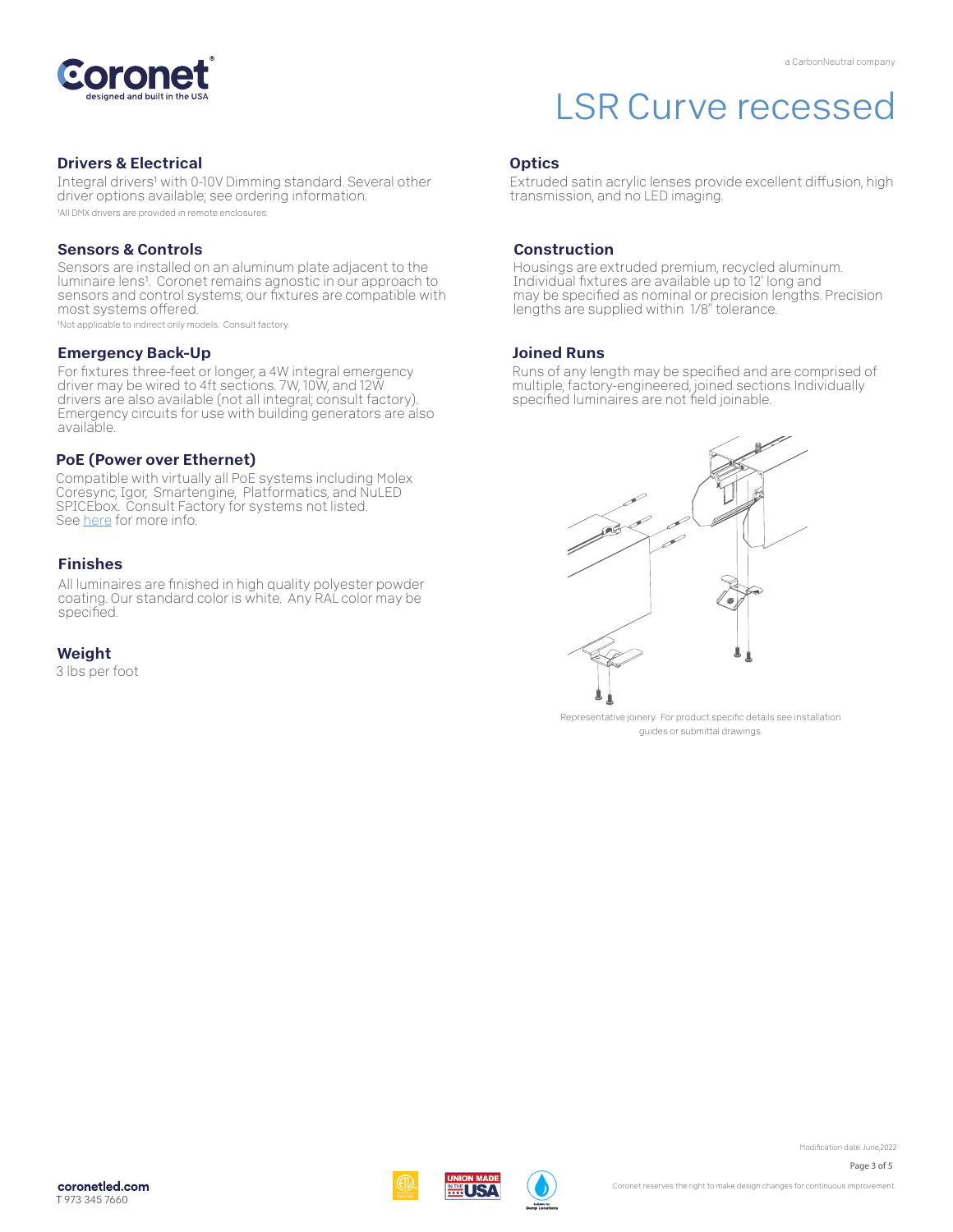

# LSR Curve recessed

## Mounting Options

Custom mounting types and ceiling transitions available; consult factory.



coronetled.com T 973 345 7660







Modification date: June, 2022 Page 4 of 5